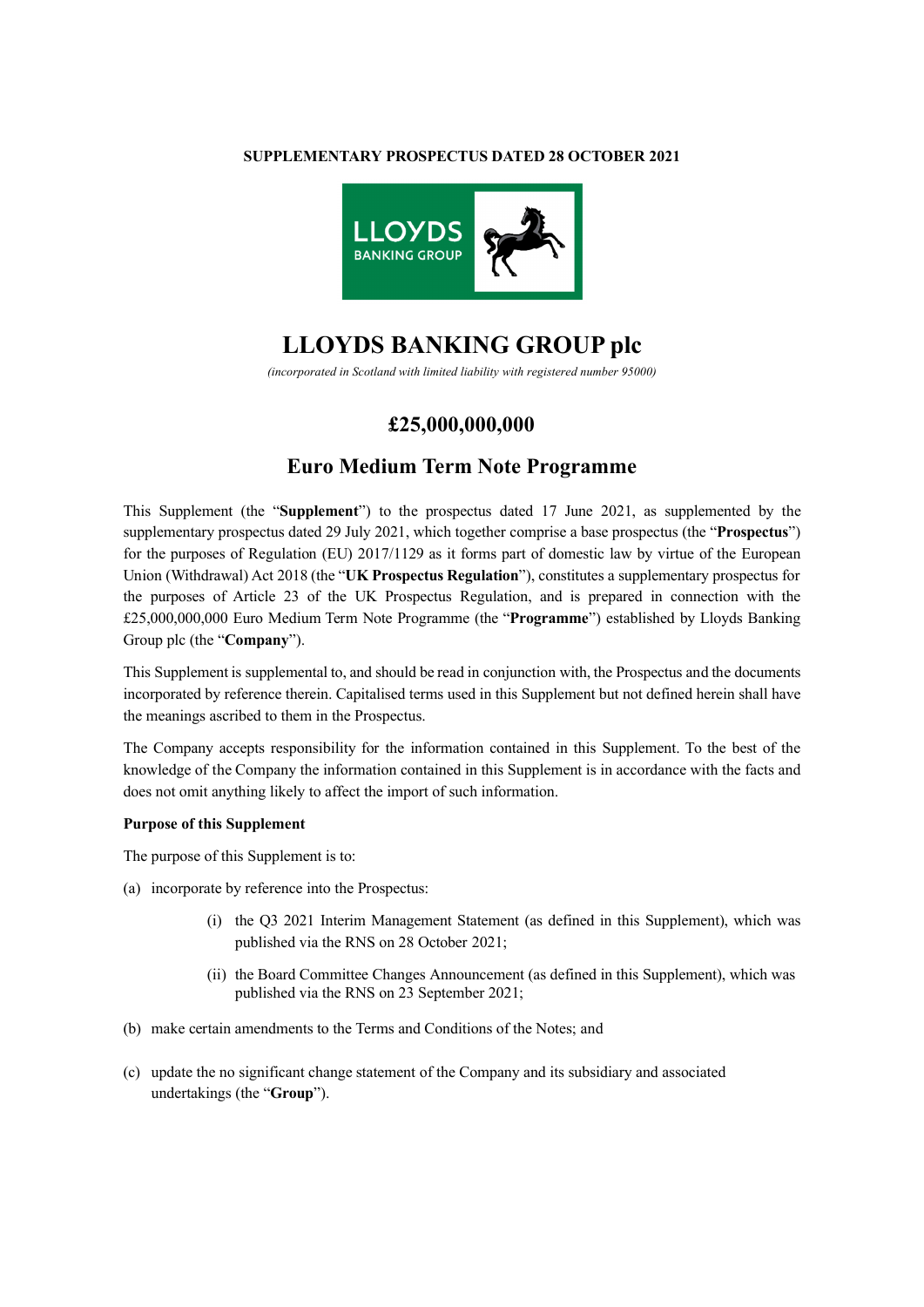#### **(a) Documents Incorporated by Reference**

By virtue of this Supplement, the Company's:

- (i) unaudited Q3 2021 Interim Management Statement of the Company for the nine months ended 30 September 2021 (RNS Number 4985Q) (the "**Q3 2021 Interim Management Statement**"), which has previously been filed with the Financial Conduct Authority; and
- (ii) announcement entitled "Board and Committee Changes" (RNS Number 6841M) (the "**Board Committee Changes Announcement**"), which was published by the Company via the RNS on 23 September 2021,

shall be deemed to be incorporated in, and form part of, the Prospectus and supplement the section entitled "*Documents Incorporated by Reference*" on page 13 to 14 of the Prospectus.

Any documents themselves incorporated by reference in the Q3 2021 Interim Management Statement and the Board and Committee Changes Announcement shall not form part of the Prospectus, unless specified otherwise here.

## **(b) Terms and Conditions of the Notes**

*The definition of "Relevant Number" in Condition 4(c)(ii)(B)(II)(i) of the Terms and Conditions of the Notes on page 76 of the Prospectus shall be deleted and replaced with the following:*

"**Relevant Number**" shall, unless otherwise specified in the applicable Final Terms, be five in the case of the SONIA Compounded Index, the SARON Compounded Index and the SOFR Compounded Index.

*The definition of "SOFR" in Condition 4(l) of the Terms and Conditions of the Notes on page 101 of the Prospectus shall be deleted and replaced with the following:*

"**SOFR**" unless the context otherwise requires, means, in respect of any Business Day, a reference rate equal to the daily Secured Overnight Financing Rate as provided by the Federal Reserve Bank of New York, as the administrator of such rate (or any successor administrator of such rate) on the New York Fed's Website, in each case on or about 3:00 p.m. (New York City Time) on the Business Day immediately following such Business Day.

## **(c) No significant change of the Group**

*The no significant change of the Group statement at paragraph 3 on page 203 of the Prospectus is updated as set out below:*

There has been no significant change in the financial position or financial performance of the Group since 30 September 2021, the date to which the Group's last published unaudited interim financial information (as set out in the Company's Q3 2021 Interim Management Statement) was prepared.

The Company will provide, without charge, to each person to whom a copy of this Supplement has been delivered, upon the oral or written request of such person, a copy of any or all of the documents which are incorporated in whole or in part by reference herein or in the Prospectus. Written or oral requests for such documents should be directed to the Company at its principal office at The Mound, Edinburgh, EH1 1YZ. Copies of all documents incorporated by reference in this Supplement can also be viewed on the website of